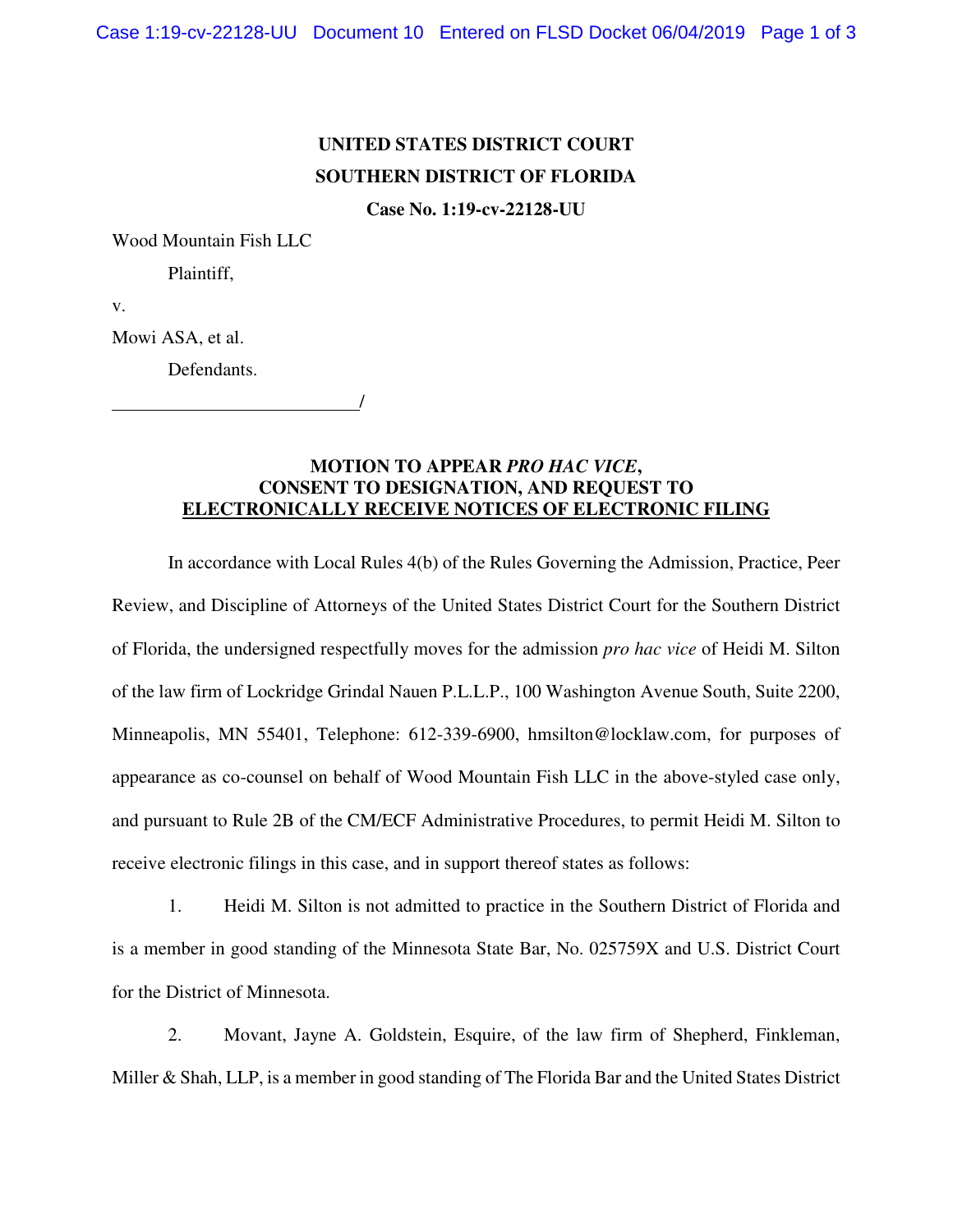Court for the Southern District of Florida and is authorized to file through the Court s electronic filing system. Movant consents to be designated as a member of the Bar of this Court with whom the Court and opposing counsel may readily communicate regarding the conduct of the case, upon whom filings shall be served, who shall be required to electronically file and serve all documents and things that may be filed and served electronically, and who shall be responsible for filing and serving documents in compliance with the CM/ECF Administrative Procedures. *See* Section 2B of the CM/ECF Administrative Procedures.

3. In accordance with the local rules of this Court, Heidi M. Silton has made payment of this Court s  $$75.00$  admission fee. A certification in accordance with Rule  $4(b)$  is attached hereto.

4. Heidi M. Silton, by and through designated counsel and pursuant to Section 2B CM/ECF Administrative Procedures, hereby requests the Court to provide Notice of Electronic Filings to Heidi M. Silton at email address: hmsilton@locklaw.com.

WHEREFORE, Jayne A. Goldstein moves this Court to enter an Order for Heidi M. Silton, to appear before this Court on behalf of Wood Mountain Fish LLC, for all purposes relating to the proceedings in the above-styled matter and directing the Clerk to provide notice of electronic filings to Heidi M. Silton.

Date: June 4, 2019 Respectfully submitted,

 /s/ *Jayne A. Goldstein*  Jayne A. Goldstein [Fla. Bar No.144088] jgoldstein@sfmslaw.com Shepherd, Finkleman, Miller & Shah, LLP 1625 North Commerce Parkway, Suite 320 Fort Lauderdale, FL 33326